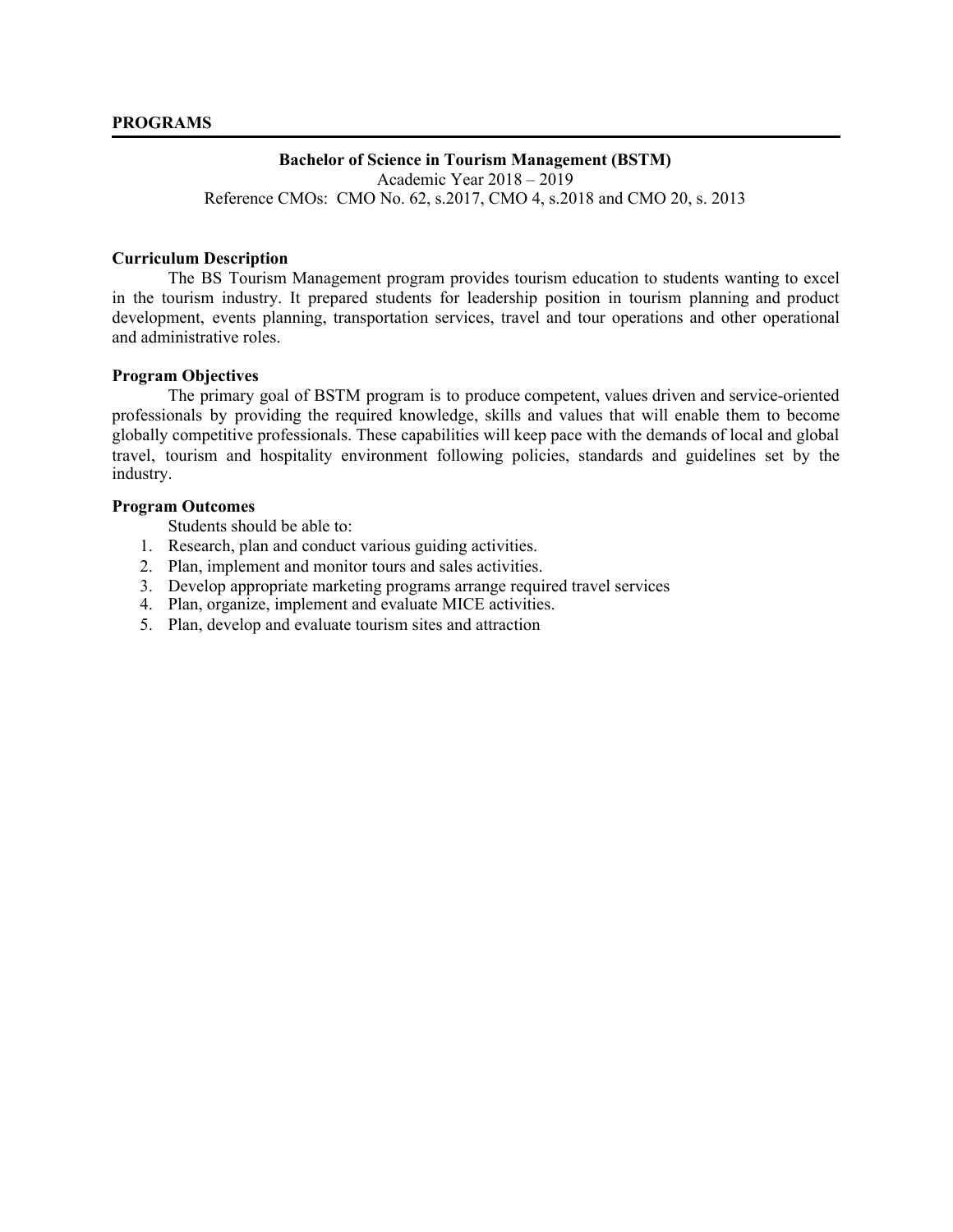# Republic of the Philippines **BATANGAS STATE UNIVERSITY** Pablo Borbon Main I, Batangas City, Philippines 4200 **COLLEGE OF ACCOUNTANCY, BUSINESS, ECONOMICS AND INTERNATIONAL HOSPITALITY MANAGEMENT** Tel. No. (043)980-0385 loc 1124; Email: [cabeihmbsu@gmail.com](mailto:cabeihmbsu@gmail.com)

## **CURRICULUM**

**Bachelor of Science in Tourism Management (BSTM)**

Academic Year 2018 – 2019 Reference CMOs: CMO No. 62, s.2017, CMO 4, s.2018 and CMO 20, s. 2013

|                       | <b>FIRST YEAR</b>                                                |              |                |                |             |                    |  |  |
|-----------------------|------------------------------------------------------------------|--------------|----------------|----------------|-------------|--------------------|--|--|
| <b>FIRST SEMESTER</b> |                                                                  |              |                |                |             |                    |  |  |
| <b>Course</b>         | <b>Course Title</b><br>Code                                      |              |                | Hour/s         | Pre-        | $Co-$              |  |  |
|                       |                                                                  | <b>Units</b> | <b>Lec</b>     | Lab            | Requisite/s | <b>Requisite/s</b> |  |  |
| TM 101                | Global Culture and Tourism Geography                             | 3            | 3              | $\Omega$       |             |                    |  |  |
| <b>IHM 103</b>        | Quality Service Management in Tourism and<br>Hospitality         | 3            | 3              | $\theta$       |             |                    |  |  |
| <b>IHM 104</b>        | Philippine Culture and Tourism Geography                         | 3            | 3              | $\overline{0}$ |             |                    |  |  |
| <b>IHM 101</b>        | Macro Perspective in Tourism and Hospitality                     | 3            | 3              | $\theta$       |             |                    |  |  |
| <b>IHM 102</b>        | Risk Management as Applied to Safety, Security<br>and Sanitation | 3            | 3              | $\theta$       |             |                    |  |  |
| <b>HME 101</b>        | Housekeeping Operations – Lecture                                | 2            | 2              | $\Omega$       |             |                    |  |  |
| <b>HME 102</b>        | Housekeeping Operations – Laboratory                             |              | $\Omega$       | 3              |             | <b>HME 101</b>     |  |  |
| <b>NSTP 111</b>       | National Service Training Program 1                              | 3            | 3              | $\Omega$       |             |                    |  |  |
| <b>PE 101</b>         | Physical Fitness, Gymnastics and Aerobics                        | 2            | $\overline{2}$ | $\theta$       |             |                    |  |  |
|                       | Total                                                            | 23           | 22             | 3              |             |                    |  |  |

|                        | <b>FIRST YEAR</b>                            |                |          |                |                    |                    |  |
|------------------------|----------------------------------------------|----------------|----------|----------------|--------------------|--------------------|--|
| <b>SECOND SEMESTER</b> |                                              |                |          |                |                    |                    |  |
| <b>Course</b>          |                                              |                |          | Hour/s         | Pre-               | $Co-$              |  |
| Code                   | <b>Course Title</b>                          | <b>Units</b>   | Lec      | Lab            | <b>Requisite/s</b> | <b>Requisite/s</b> |  |
| <b>GEd 106</b>         | Purposive Communication                      | 3              | 3        | $\Omega$       |                    |                    |  |
| <b>GEd 105</b>         | Reading in Philippine History                | 3              | 3        | $\Omega$       |                    |                    |  |
| <b>GEd 102</b>         | Mathematics in the Modern World              | 3              | 3        | $\overline{0}$ |                    |                    |  |
| <b>IHM 105</b>         | Micro Perspective of Tourism and Hospitality | 3              | 3        | $\Omega$       | <b>IHM 101</b>     |                    |  |
| TM 102                 | Tour and Travel Management                   | 3              | 3        | $\Omega$       |                    |                    |  |
| <b>TME 101</b>         | Tour Guiding                                 | 3              | 3        | $\theta$       |                    |                    |  |
| <b>HME 207</b>         | Front Office Operation - Lecture             | $\overline{2}$ | 2        | $\Omega$       |                    |                    |  |
| <b>HME 208</b>         | Front Office Operation - Laboratory          |                | $\Omega$ | 3              |                    | <b>HME 207</b>     |  |
| <b>NSTP 121</b>        | National Service Training Program 2          | 3              | 3        | $\Omega$       | <b>NSTP 111</b>    |                    |  |
| PE 102                 | <b>Rhythmic Activities</b>                   | 2              | 2        | $\Omega$       | <b>PE 101</b>      |                    |  |
|                        | Total                                        | 26             | 25       | 3              |                    |                    |  |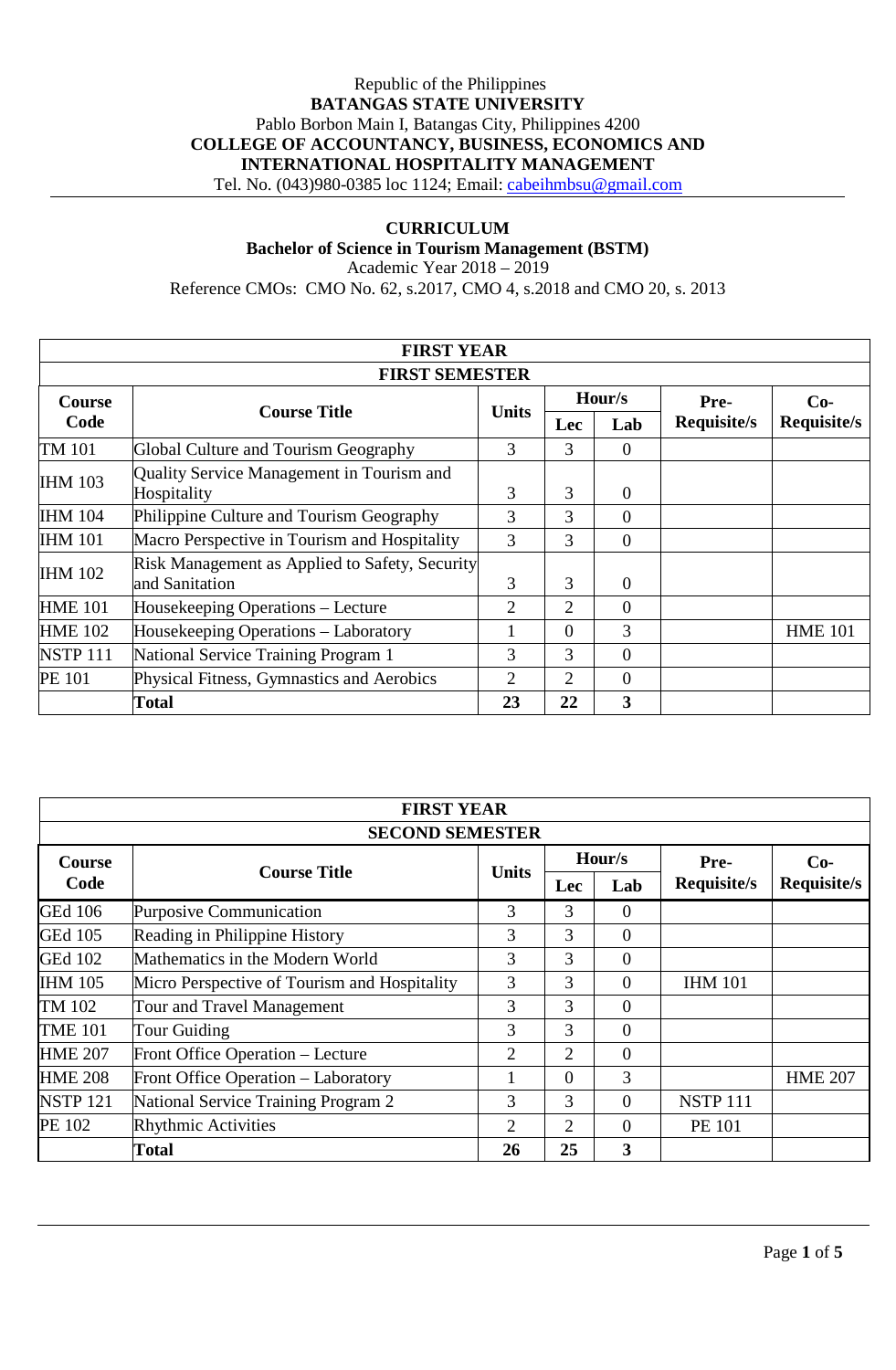|                       |                                     | <b>SECOND YEAR</b> |                             |                |                |                    |  |  |
|-----------------------|-------------------------------------|--------------------|-----------------------------|----------------|----------------|--------------------|--|--|
| <b>FIRST SEMESTER</b> |                                     |                    |                             |                |                |                    |  |  |
| <b>Course</b>         |                                     | <b>Units</b>       |                             | Hour/s         | Pre-           | $Co-$              |  |  |
| Code                  | <b>Course Title</b>                 |                    | <b>Lec</b>                  | Lab            | Requisite/s    | <b>Requisite/s</b> |  |  |
| <b>GEd 109</b>        | Science, Technology, and Society    | 3                  | 3                           | $\Omega$       |                |                    |  |  |
| <b>GEd 107</b>        | Ethics                              | 3                  | 3                           | $\overline{0}$ |                |                    |  |  |
| TM 203                | Sustainable Tourism                 | 3                  | 3                           | $\Omega$       | <b>IHM 101</b> |                    |  |  |
| <b>HME 205</b>        | Food & Beverage Service - Lecture   | 2                  | 2                           | $\Omega$       |                |                    |  |  |
| <b>HME 206</b>        | Food & Beverage Service; Laboratory |                    | $\theta$                    | 3              |                | <b>HME 205</b>     |  |  |
| <b>HME 314</b>        | Culinary Fundamentals - Lecture     | 2                  | $\mathcal{D}_{\mathcal{L}}$ | $\Omega$       | <b>IHM 102</b> |                    |  |  |
| <b>HME 315</b>        | Culinary Fundamentals – Laboratory  | 2                  | $\theta$                    | 6              |                | <b>HME 314</b>     |  |  |
| <b>PE 103</b>         | Individual and Dual Sports          | $\overline{2}$     | 2                           | $\theta$       | PE 101         |                    |  |  |
|                       | <b>Total</b>                        | 18                 | 15                          | 9              |                |                    |  |  |

|                        | <b>SECOND YEAR</b>                                                 |                |                |          |                    |                    |  |  |
|------------------------|--------------------------------------------------------------------|----------------|----------------|----------|--------------------|--------------------|--|--|
| <b>SECOND SEMESTER</b> |                                                                    |                |                |          |                    |                    |  |  |
| Course                 |                                                                    |                |                | Hour/s   | Pre-               | $Co-$              |  |  |
| Code                   | <b>Course Title</b>                                                | <b>Units</b>   | <b>Lec</b>     | Lab      | <b>Requisite/s</b> | <b>Requisite/s</b> |  |  |
| <b>GEd 101</b>         | Understanding the Self (GE)                                        | 3              | 3              | $\theta$ |                    |                    |  |  |
| TM 204                 | <b>Tourism Policy Planning and Development</b>                     | 3              | 3              | $\theta$ | TM 203             |                    |  |  |
| <b>THM 203</b>         | Introduction to MICE – Lecture                                     | $\overline{2}$ | $\overline{2}$ | $\Omega$ |                    |                    |  |  |
| <b>THM 204</b>         | Introduction to MICE - Laboratory                                  | 1              | $\Omega$       | 3        |                    | <b>THM 203</b>     |  |  |
| <b>THM 201</b>         | Foreign Language 1                                                 | 3              | 3              | $\theta$ |                    |                    |  |  |
| <b>IHM 206</b>         | Legal Aspects in Tourism and Hospitality                           | 3              | 3              | $\Omega$ |                    |                    |  |  |
| <b>TME 102</b>         | Ecotourism Management                                              | 3              | 3              | $\theta$ | TM 203             |                    |  |  |
| TM 205                 | Applied Business Tools and Technologies in<br>Tourism - Lecture    | $\overline{2}$ | $\overline{2}$ | $\theta$ |                    |                    |  |  |
| TM 206                 | Applied Business Tools and Technologies in<br>Tourism – Laboratory | 1              | $\overline{0}$ | 3        |                    | TM 205             |  |  |
| <b>PE 104</b>          | <b>Team Sports</b>                                                 | 2              | 2              | $\theta$ | PE 101             |                    |  |  |
|                        | <b>Total</b>                                                       | 23             | 21             | 6        |                    |                    |  |  |

| <b>SECOND YEAR</b> |                     |              |        |     |                    |             |  |
|--------------------|---------------------|--------------|--------|-----|--------------------|-------------|--|
| <b>MIDTERM</b>     |                     |              |        |     |                    |             |  |
| <b>Course</b>      | <b>Course Title</b> | <b>Units</b> | Hour/s |     | Pre-               | Co-         |  |
| Code               |                     |              | Lec    | Lab | <b>Requisite/s</b> | Requisite/s |  |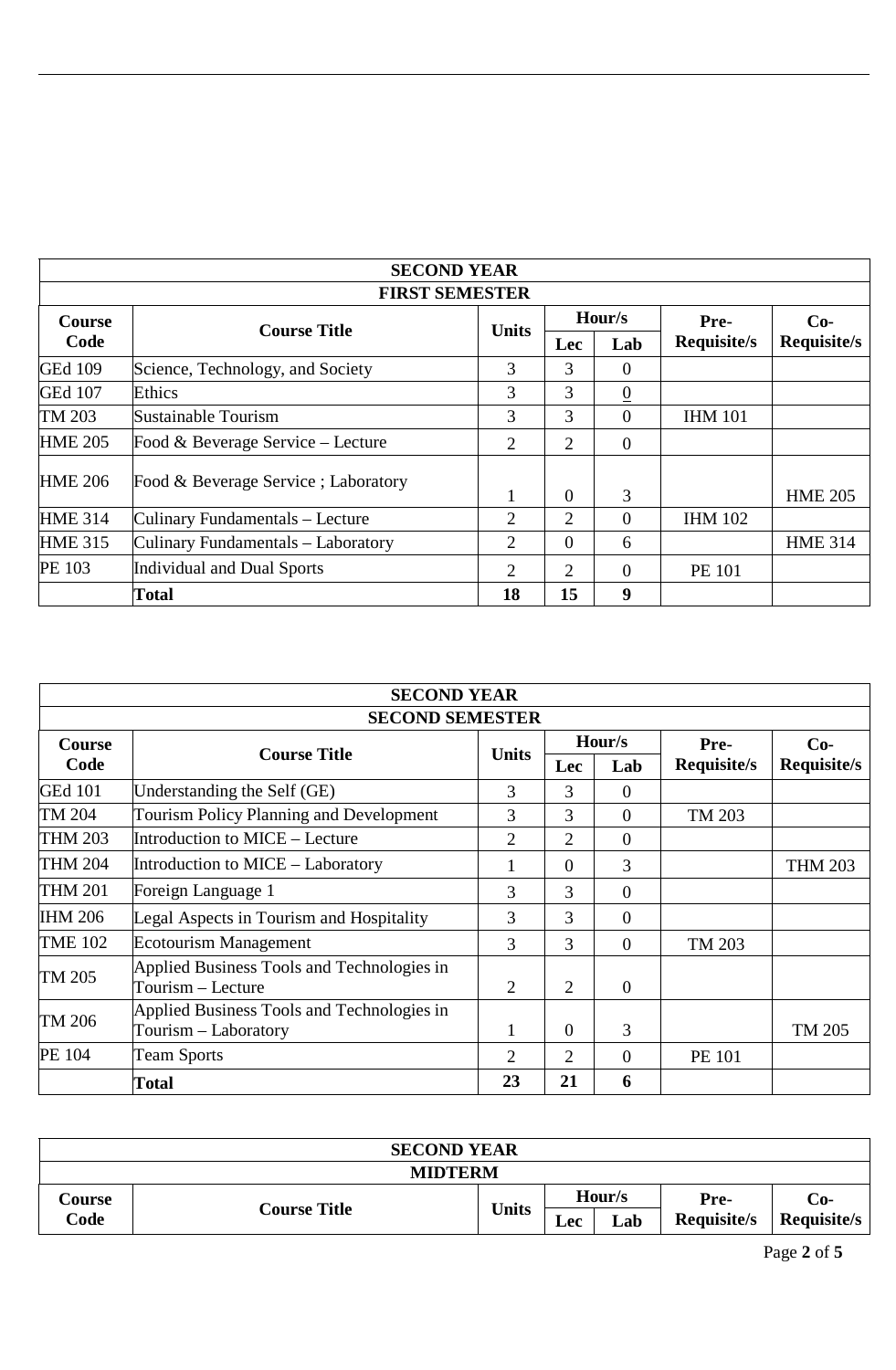| <b>IHM 207</b> | Practicum 1 (300 hours) |  |  |  |
|----------------|-------------------------|--|--|--|
|                | <b>Total</b>            |  |  |  |

|                       | <b>THIRD YEAR</b>                           |              |            |                  |                |                    |  |  |
|-----------------------|---------------------------------------------|--------------|------------|------------------|----------------|--------------------|--|--|
| <b>FIRST SEMESTER</b> |                                             |              |            |                  |                |                    |  |  |
| <b>Course</b>         | <b>Course Title</b>                         |              |            | Hour/s           | Pre-           | $Co-$              |  |  |
| Code                  |                                             | <b>Units</b> | <b>Lec</b> | Lab              | Requisite/s    | <b>Requisite/s</b> |  |  |
| <b>IHM 310</b>        | Multicultural Diversity in Workplace for    |              |            |                  |                |                    |  |  |
|                       | <b>Tourism Professional</b>                 | 3            | 3          | $\theta$         |                |                    |  |  |
| <b>THM 202</b>        | Foreign Language 2                          | 3            | 3          | 0                | <b>THM 201</b> |                    |  |  |
| <b>BME 302</b>        | Strategic Management in Tourism and         |              |            |                  |                |                    |  |  |
|                       | Hospitality                                 | 3            | 3          | $\Omega$         |                |                    |  |  |
| <b>IHM 308</b>        | Professional Development and Applied Ethics | 3            | 3          | 0                |                |                    |  |  |
| <b>IHM 309</b>        | <b>Tourism and Hospitality Marketing</b>    | 3            | 3          | $\theta$         |                |                    |  |  |
| <b>LITR 102</b>       | <b>ASEAN</b> Literature                     | 3            | 3          | $\theta$         |                |                    |  |  |
|                       | Total                                       | 18           | 18         | $\boldsymbol{0}$ |                |                    |  |  |

|                             | <b>THIRD YEAR</b>                           |            |                |             |                    |                |  |  |
|-----------------------------|---------------------------------------------|------------|----------------|-------------|--------------------|----------------|--|--|
| <b>SECOND SEMESTER</b>      |                                             |            |                |             |                    |                |  |  |
| <b>Course</b>               |                                             |            |                | Hour/s      | Pre-               | $Co-$          |  |  |
| <b>Course Title</b><br>Code | <b>Units</b>                                | <b>Lec</b> | Lab            | Requisite/s | <b>Requisite/s</b> |                |  |  |
| <b>BME 301</b>              | Operations Management in Tourism and        |            |                |             |                    |                |  |  |
|                             | <b>Hospitality Industry</b>                 | 3          | 3              | $\Omega$    |                    |                |  |  |
| <b>TME 303</b>              | Tourism Information Management – Lecture    | 2          | $\overline{2}$ | $\Omega$    |                    |                |  |  |
| <b>TME 304</b>              | Tourism Information Management - Laboratory |            | $\theta$       | 3           |                    | <b>TME 303</b> |  |  |
| <b>GEd 104</b>              | The Contemporary World                      | 3          | 3              | $\Omega$    |                    |                |  |  |
| <b>GEd 103</b>              | Life and Works of Rizal                     | 3          | 3              | $\Omega$    |                    |                |  |  |
| <b>GEd 108</b>              | <b>Art Appreciation</b>                     | 3          | 3              | $\Omega$    |                    |                |  |  |
| TM 307                      | <b>Research Methods Applied in Tourism</b>  |            |                |             |                    |                |  |  |
|                             | Management                                  | 3          | 3              | $\Omega$    |                    |                |  |  |
| <b>FILI 101</b>             | Kontekstwalisadong Komunikasyon sa Filipino | 3          | 3              | $\Omega$    |                    |                |  |  |
|                             | Total                                       | 21         | 20             | 3           |                    |                |  |  |

|                 | <b>FOURTH YEAR</b>                          |              |            |     |                |                    |  |  |  |
|-----------------|---------------------------------------------|--------------|------------|-----|----------------|--------------------|--|--|--|
|                 | <b>FIRST SEMESTER</b>                       |              |            |     |                |                    |  |  |  |
| <b>Course</b>   |                                             |              | Hour/s     |     | Pre-           | $Co-$              |  |  |  |
| Code            | <b>Course Title</b>                         | <b>Units</b> | <b>Lec</b> | Lab | Requisite/s    | <b>Requisite/s</b> |  |  |  |
| <b>IHM 311</b>  | Entrepreneurship in Tourism and Hospitality | 3            | 3          |     | <b>IHM 309</b> |                    |  |  |  |
| TM 408          | Thesis Writing in Tourism Management        | 3            | 3          | 0   | TM 307         |                    |  |  |  |
| TM 409          | <b>Transportation Management</b>            | 3            | 3          | 0   |                |                    |  |  |  |
| <b>TME 404</b>  | Cruise Tourism                              | 3            | 3          | 0   |                |                    |  |  |  |
| <b>FILI 102</b> | Filipino sa Iba't-ibang Disiplina           | 3            | 3          | 0   |                |                    |  |  |  |
|                 | Total                                       | 15           | 15         | 0   |                |                    |  |  |  |